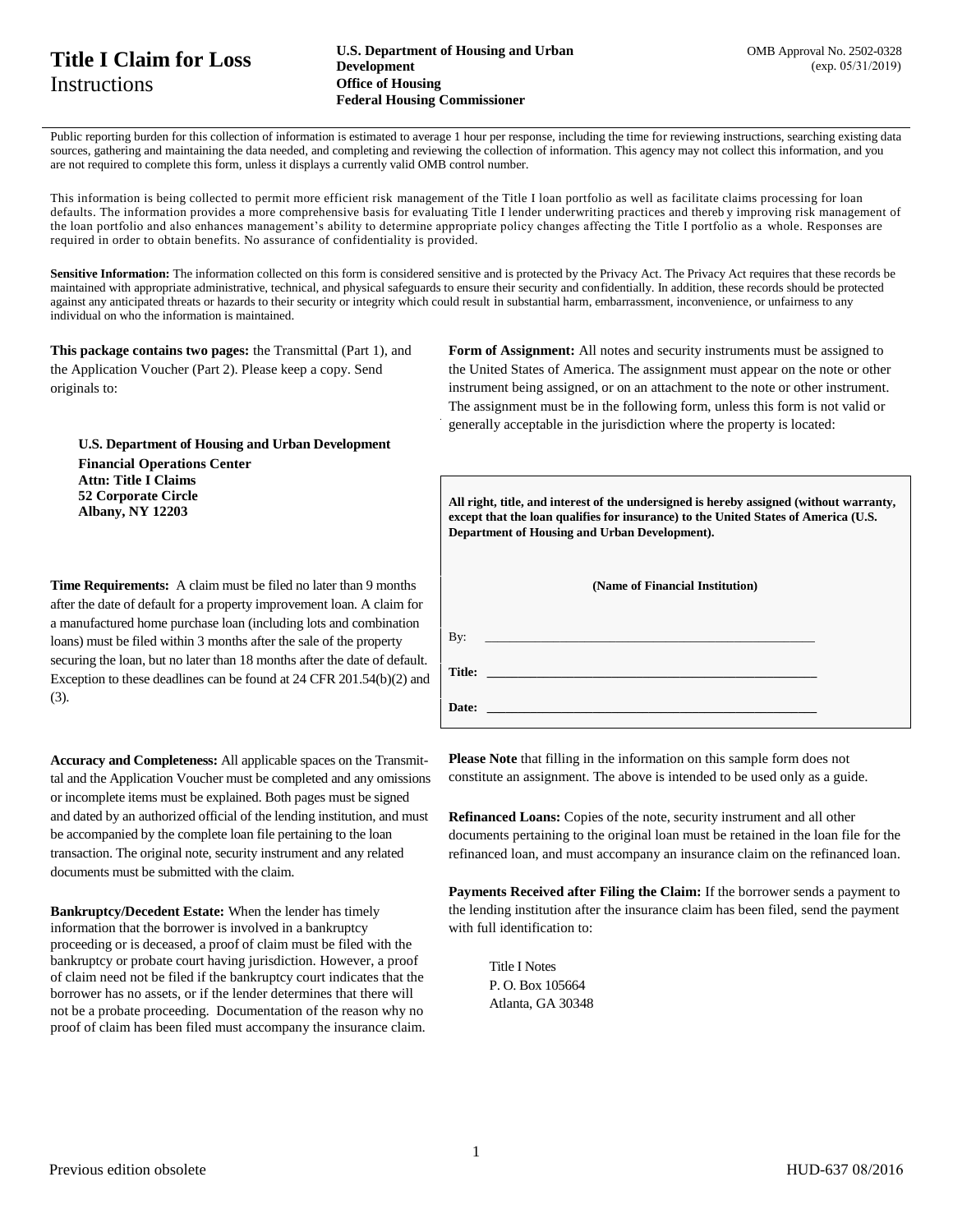## Title I Claim for Loss **(Part 1) Transmittal**

| <b>Teach at Housing Commissioner</b>                     |                        |  |  |
|----------------------------------------------------------|------------------------|--|--|
| Read Instructions carefully before completing this form. |                        |  |  |
| 1. Names of Borrowers                                    | 2. Title I Case Number |  |  |
|                                                          |                        |  |  |
|                                                          |                        |  |  |
|                                                          | 3. Reason for Default  |  |  |

| Please provide the following items listed below and any additional documents necessary for claim examination and<br><b>Check Items</b><br>loan servicing. Where the item does not apply, where the item does not apply, indicate "N/A".<br><b>Enclosed</b> |                                                                                |                         |                                                                                             |  | <b>HUD Use Only</b> |
|------------------------------------------------------------------------------------------------------------------------------------------------------------------------------------------------------------------------------------------------------------|--------------------------------------------------------------------------------|-------------------------|---------------------------------------------------------------------------------------------|--|---------------------|
| A.                                                                                                                                                                                                                                                         | Documents for                                                                  | 1                       | Original Note or Retail Installment Contract Assigned to US                                 |  |                     |
|                                                                                                                                                                                                                                                            | <b>Property</b><br><b>Improvement</b><br>and Manufactured<br><b>Home Loans</b> | $\overline{2}$          | Truth-in-Lending Disclosure                                                                 |  |                     |
|                                                                                                                                                                                                                                                            |                                                                                | $\overline{\mathbf{3}}$ | Mortgage, Deed of Trust, Other Security Instrument with Original Recorded Assignment to USA |  |                     |
|                                                                                                                                                                                                                                                            |                                                                                | 4                       | Modification or Assumption Agreements                                                       |  |                     |
|                                                                                                                                                                                                                                                            |                                                                                | 5                       | Credit Application                                                                          |  |                     |
|                                                                                                                                                                                                                                                            |                                                                                | 6                       | <b>Consumer Credit Report</b>                                                               |  |                     |
|                                                                                                                                                                                                                                                            |                                                                                | 7                       | Verification of Employment and Income                                                       |  |                     |
|                                                                                                                                                                                                                                                            |                                                                                | 8                       | Payment History                                                                             |  |                     |
|                                                                                                                                                                                                                                                            |                                                                                | $\boldsymbol{9}$        | Loan and Collection Notes                                                                   |  |                     |
|                                                                                                                                                                                                                                                            |                                                                                | 10                      | <b>Underwriters Worksheet</b>                                                               |  |                     |
| В.                                                                                                                                                                                                                                                         | <b>Documents</b>                                                               | $\mathbf{1}$            | Proof of Property Ownership                                                                 |  |                     |
|                                                                                                                                                                                                                                                            | for Property<br>Improvement                                                    | $\overline{2}$          | Contract of Work or Written Description with Cost Estimates                                 |  |                     |
|                                                                                                                                                                                                                                                            | <b>Loans Only</b>                                                              | 3                       | <b>Completion Certificate</b>                                                               |  |                     |
|                                                                                                                                                                                                                                                            |                                                                                | $\overline{\mathbf{4}}$ | Report on Inspection of Improvements (if loan amount $\geq$ \$7,500)                        |  |                     |
| C.                                                                                                                                                                                                                                                         | <b>Documents</b>                                                               | $\mathbf{1}$            | Verification of Deposit of Down payment                                                     |  |                     |
|                                                                                                                                                                                                                                                            | for                                                                            | $\overline{2}$          | Purchase Agreement                                                                          |  |                     |
|                                                                                                                                                                                                                                                            | <b>Manufactured</b><br><b>Home Loans</b>                                       | 3                       | Manufacturer's Invoice and FHA Supplement                                                   |  |                     |
|                                                                                                                                                                                                                                                            | Only                                                                           | 4                       | Invoices for Delivery and Set-up, Skirting, Air Conditioning, etc.                          |  |                     |
|                                                                                                                                                                                                                                                            |                                                                                | 5                       | Appraisal of Existing Home and/or Lot                                                       |  |                     |
|                                                                                                                                                                                                                                                            |                                                                                | 6                       | Manufacturer's Warranty on New Home                                                         |  |                     |
|                                                                                                                                                                                                                                                            |                                                                                | 7                       | <b>Placement Certificate</b>                                                                |  |                     |
|                                                                                                                                                                                                                                                            |                                                                                | 8                       | Evidence of Ownership or Leasehold for Lot                                                  |  |                     |
|                                                                                                                                                                                                                                                            |                                                                                | 9                       | <b>Condition Report</b>                                                                     |  |                     |
|                                                                                                                                                                                                                                                            |                                                                                | 10                      | Notice of Sale in Compliance with State Law                                                 |  |                     |
|                                                                                                                                                                                                                                                            |                                                                                | 11                      | Appraisal of Repossessed or Foreclosed Property                                             |  |                     |
|                                                                                                                                                                                                                                                            |                                                                                | 12                      | <b>Resale Purchase Agreement</b>                                                            |  |                     |
|                                                                                                                                                                                                                                                            |                                                                                | 13                      | Receipts for Repossession or Foreclosure Costs                                              |  |                     |
|                                                                                                                                                                                                                                                            |                                                                                | 14                      | Invoice for Sales Commission                                                                |  |                     |
|                                                                                                                                                                                                                                                            |                                                                                | 15                      | Receipts for Resale Costs (e.g. reconditioning, added appliances)                           |  |                     |
| D.                                                                                                                                                                                                                                                         | Other                                                                          | $\mathbf{1}$            | Documentation of Collection Efforts After Default                                           |  |                     |
|                                                                                                                                                                                                                                                            | <b>Documents</b>                                                               | $\overline{2}$          | Proposed Modification Agreements or Repayment Plans                                         |  |                     |
|                                                                                                                                                                                                                                                            | for Property                                                                   | 3                       | Notice of Default and Acceleration                                                          |  |                     |
|                                                                                                                                                                                                                                                            | <b>Improvement</b><br>and                                                      | 4                       | Notice of Assignment Sent to Credit Reporting Agency                                        |  |                     |
|                                                                                                                                                                                                                                                            | <b>Manufactured</b>                                                            | 5                       | Notice of Bankruptcy & Proof of Claim Filed in Bankruptcy Court with Assignment to USA      |  |                     |
|                                                                                                                                                                                                                                                            | <b>Home Loans</b>                                                              | 6                       | Proof of Claim Filed with Probate Court with Assignment to USA                              |  |                     |

8. Remarks: To facilitate the processing of this claim, please explain any omissions or incomplete items.

| 9. Date | 10. Name of Lending Institution | 11. Signature & Title of Authorized Official |
|---------|---------------------------------|----------------------------------------------|
|         |                                 |                                              |
|         |                                 |                                              |
|         |                                 |                                              |